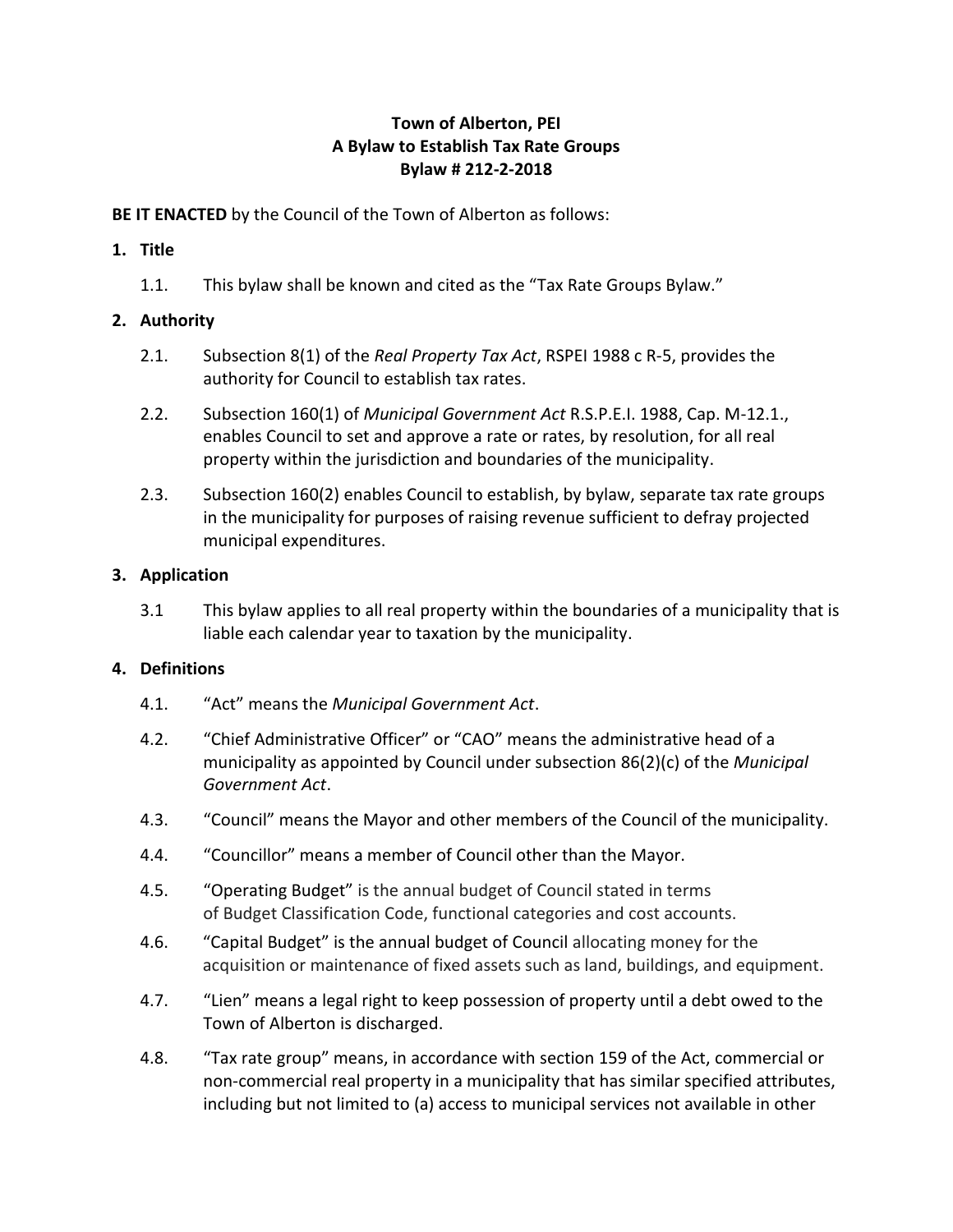areas of the municipality; (b) access to a higher level of municipal services than that available in other areas of the municipality; (c) geographic location in the municipality; (d) property use; or (e) property ownership.

## **5. General**

- 5.1. Council, through this bylaw, establishes tax rate groups within the municipality and may apply different tax rates to each group to reflect the differences in services provided.
- 5.2. The rate or rates of tax that may be approved by Council shall consist only of one commercial rate and one non-commercial rate for each tax group.
- 5.3. Council will set tax rates within the municipality by resolution.
- 5.4. Council may set a different tax rate where it has created a tax rate group based on property use or type in accordance with subsection 160(2) of the Act.

## **6. Tax Groups**

- 6.1 The Town of Alberton establishes, under this bylaw, the following tax rate groups:
	- (a) commercial
	- (b) non-commercial

#### **7. Establishing Group Rates**

7.1. The tax rates for each group shall be established by resolution of Council on an annual basis prior to March 31 $^{\rm st}$ .

#### **8. Notification**

- 8.1. Council shall notify the Provincial Tax Commissioner in writing regarding rate or rates of taxation to be set for the period of January to December prior to March 31 of the year to which rates apply.
- 8.2. Where the municipality is restructured, Council shall notify the Provincial Tax Commissioner of the restructuring on or before September 30 of the preceding calendar year.
- 8.3. Where Council has established or changed a tax rate group, Council shall notify the Provincial Tax Commissioner on or before December 31 of the preceding calendar year.

#### **9. Restrictions on Rate Setting**

- 9.1. Council shall not approve a change to a tax rate to take effect at any time except on January 1 of the year in which the new tax rate applies.
- 9.2. Council shall not approve a change to a tax rate to apply for a period of time less than a full calendar year.